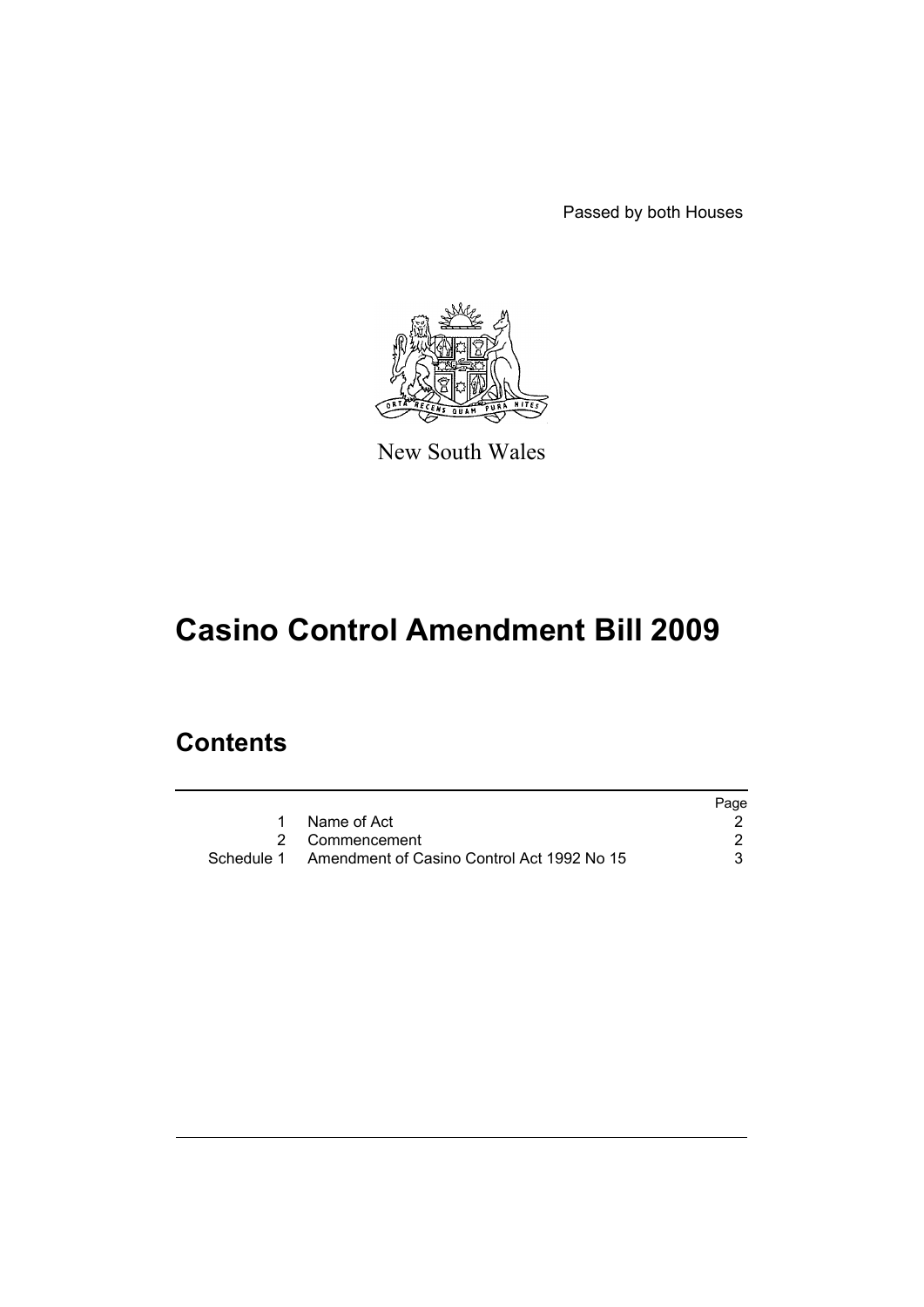*I certify that this public bill, which originated in the Legislative Assembly, has finally passed the Legislative Council and the Legislative Assembly of New South Wales.*

> *Clerk of the Legislative Assembly. Legislative Assembly, Sydney, , 2009*



New South Wales

## **Casino Control Amendment Bill 2009**

Act No , 2009

An Act to amend the *Casino Control Act 1992* to make further provision with respect to the casino established under that Act and the control of its operations; and for other purposes.

*I have examined this bill and find it to correspond in all respects with the bill as finally passed by both Houses.*

*Assistant Speaker of the Legislative Assembly.*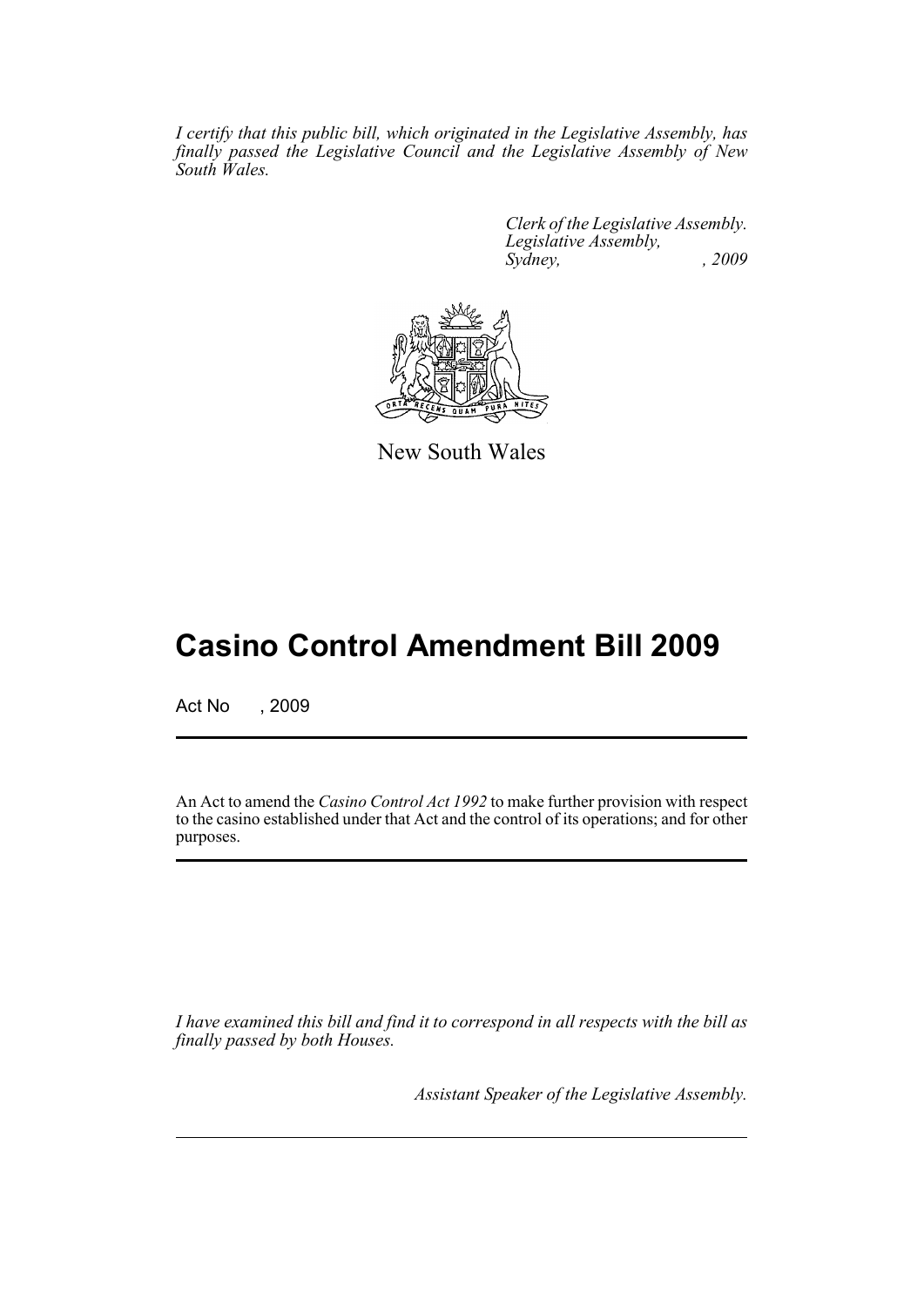### <span id="page-2-0"></span>**The Legislature of New South Wales enacts:**

#### **1 Name of Act**

This Act is the *Casino Control Amendment Act 2009*.

### <span id="page-2-1"></span>**2 Commencement**

This Act commences on the date of assent to this Act.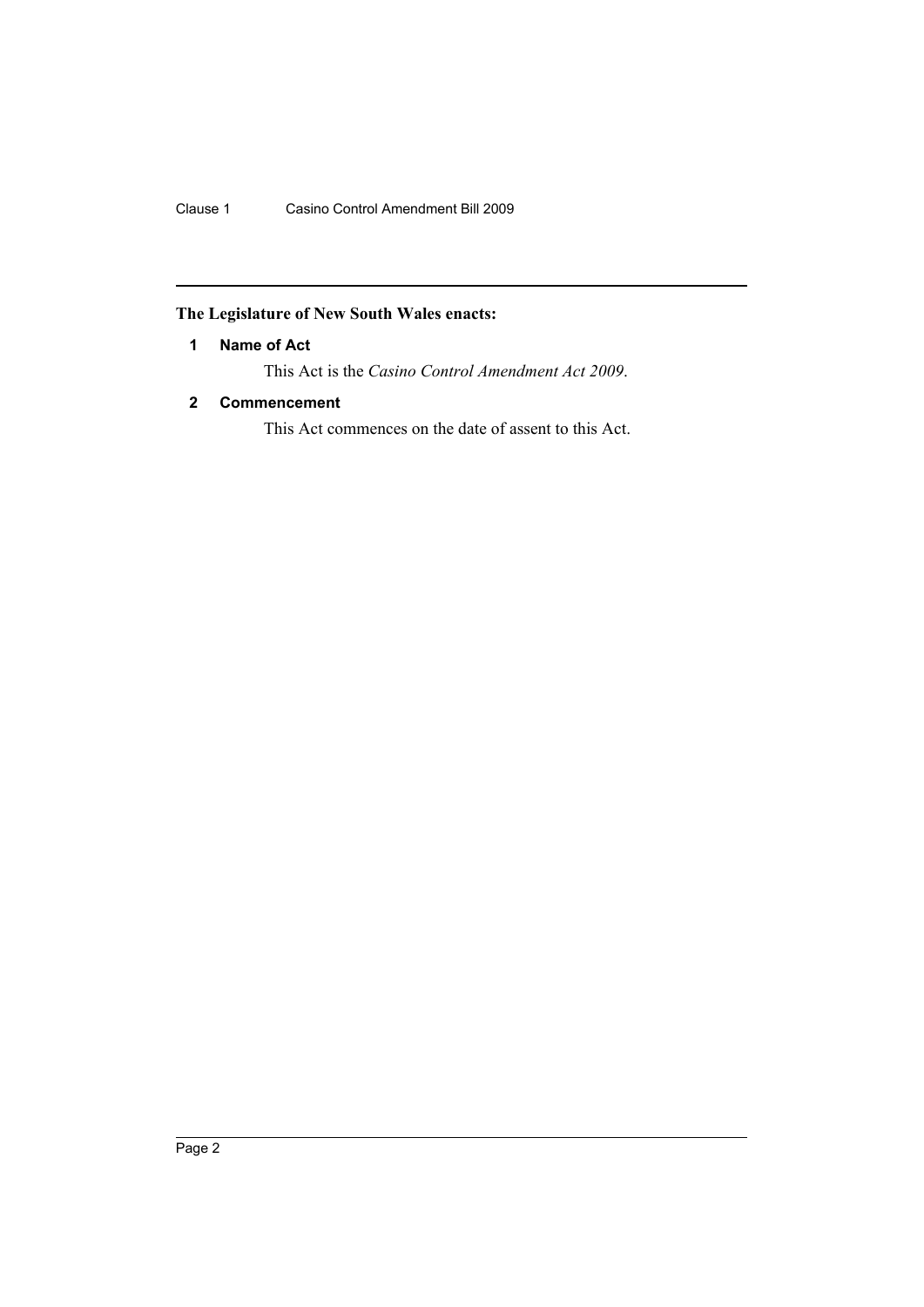Amendment of Casino Control Act 1992 No 15 Schedule 1

## <span id="page-3-0"></span>**Schedule 1 Amendment of Casino Control Act 1992 No 15**

#### **[1] Section 3 Definitions**

Insert "(including tokens depicted in an electronic form)" after "tokens" in the definition of *chips* in section 3 (1).

#### **[2] Section 19 Authority to define casino premises**

Omit "and may be redefined by the Authority from time to time as the Authority thinks fit" from section 19 (1).

#### **[3] Section 19 (2) and (2A)**

Omit section 19 (2). Insert instead:

- (2) The boundaries of a casino may be redefined by the Authority:
	- (a) on its own initiative, or
	- (b) on the application of the casino operator.
- (2A) The Authority is not to redefine the boundaries of a casino on its own initiative unless it:
	- (a) notifies the casino operator in writing of the proposed change and gives the casino operator at least 14 days to make submissions to the Authority on the proposal, and
	- (b) takes any such submissions into consideration before deciding whether to redefine the boundaries.

#### **[4] Section 31 Regular investigation of operator's suitability etc**

Omit "not exceeding 3 years" from section 31 (1).

Insert instead "not exceeding 5 years".

#### **[5] Section 43 Definitions**

Insert "approved by the Authority under section 68" after "gaming equipment" in the fifth dot point of paragraph (b) of the definition of *special employee* in section 43 (1).

#### **[6] Section 55 Duration of licence**

Omit "3 years" from section 55 (e). Insert instead "5 years".

#### **[7] Section 62 Information relating to licensees to be provided**

Omit "7 days" from section 62 (1) (a) and (c) wherever occurring.

Insert instead "14 days".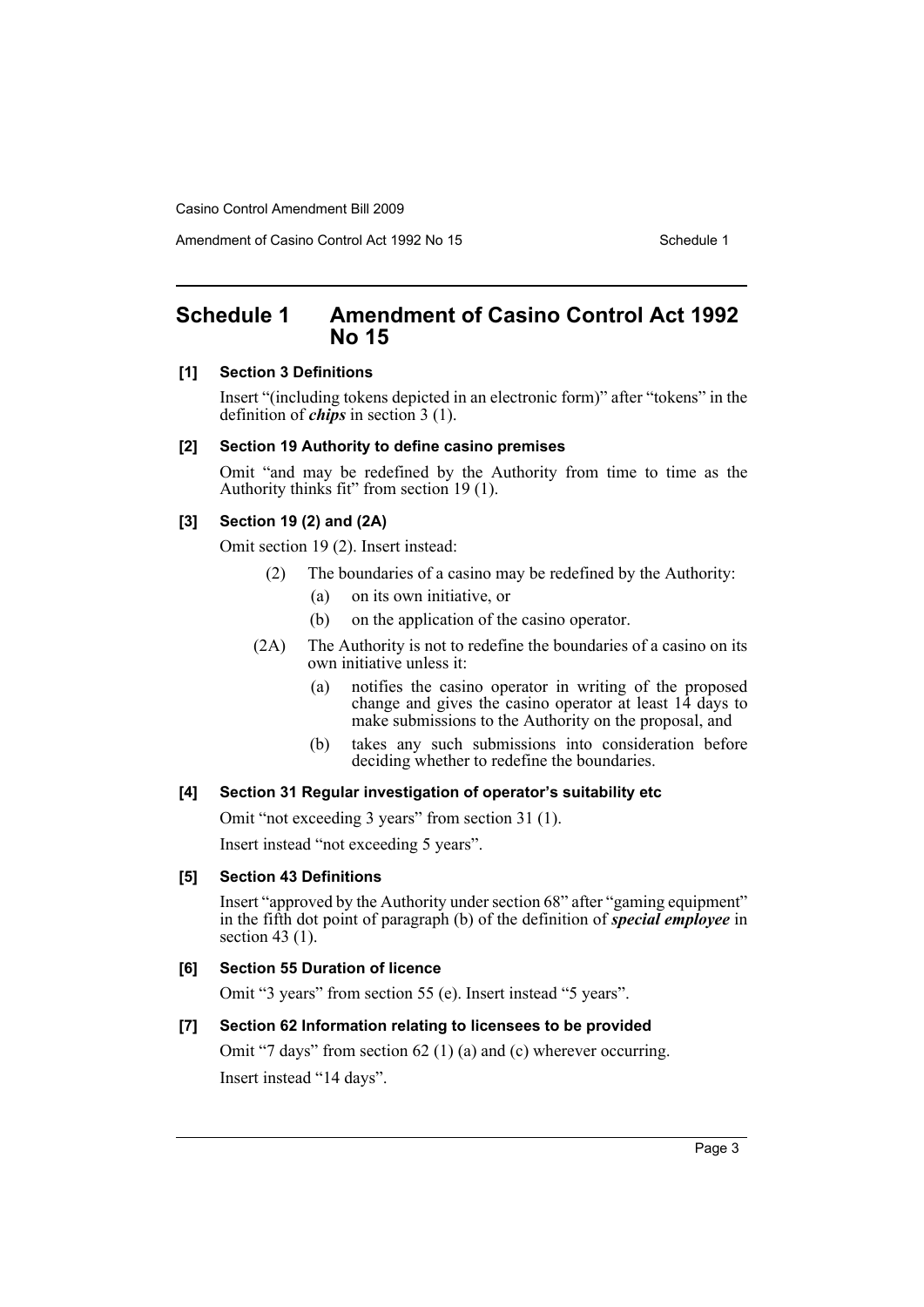Schedule 1 Amendment of Casino Control Act 1992 No 15

#### **[8] Section 65 Casino layout to be as approved by Authority**

Omit section 65 (2). Insert instead:

- (2) The Authority may approve plans, diagrams and specifications indicating the following:
	- (a) the situation within the casino of gaming facilities, counting rooms, cages and other facilities provided for operations in the casino,
	- (b) the facilities provided for persons conducting monitoring operations and surveillance operations in the casino.

#### **[9] Section 65 (3)**

Insert "on the application of the casino operator or" after "this section".

#### **[10] Section 66 Approval of games and rules for games**

Omit section 66 (1). Insert instead:

- (1) The Authority may, by order in writing, approve the games that may be played in a casino and the rules for those games.
- (1A) Any such order as in force for the time being must be made publicly available on the Authority's website.

#### **[11] Section 72 Assistance to patrons**

Omit "a brochure summarising" from section 72 (1) (c).

Insert instead "a summary of".

#### **[12] Section 75 Cheques and deposit accounts**

Omit "20" from section 75 (6A) (a). Insert instead "30".

#### **[13] Sections 93 and 97**

Omit "10 penalty units" wherever occurring. Insert instead "20 penalty units".

#### **[14] Section 125 Content of approved system**

Omit the section.

#### **[15] Section 126 Access to bank accounts**

Omit section 126 (1). Insert instead:

- (1) It is a condition of a casino licence that the casino operator must:
	- (a) provide the Authority with the details of each bank or other financial institution (whether located in or outside Australia) at which an account is held by the casino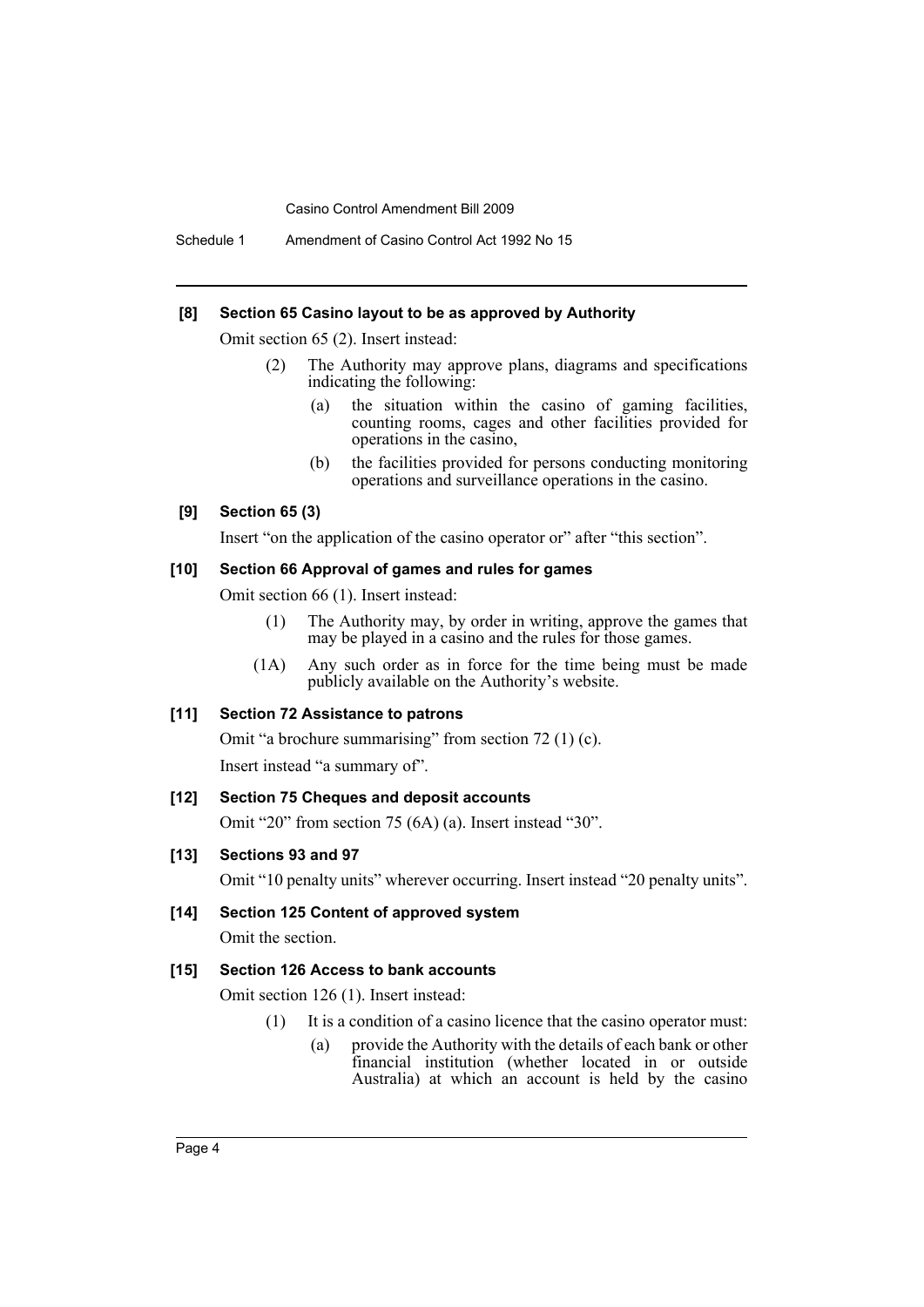Amendment of Casino Control Act 1992 No 15 Schedule 1

operator for use in connection with its operations under this Act, and

(b) provide the Authority, as required, and in a form approved by the Authority, with a written authority addressed to any such bank or other financial institution authorising the bank or financial institution to comply with any requirements of an inspector exercising the powers conferred by this section.

#### **[16] Section 126 (2)**

Omit "that bank, building society or credit union".

Insert instead "any such bank or other financial institution".

#### **[17] Section 141 Functions of Authority under this Act**

Omit "directly supervise and" from section 141 (2) (j).

#### **[18] Schedule 4 Savings and transitional provisions**

Insert at the end of clause 1 (1):

*Casino Control Amendment Act 2009*

#### **[19] Schedule 4, Part 9**

Insert after Part 8:

## **Part 9 Provisions consequent on enactment of Casino Control Amendment Act 2009**

#### **29 Casino licence review period**

Section 31, as amended by the *Casino Control Amendment Act 2009*, extends to a casino licence in force immediately before the commencement of that amendment.

#### **30 Duration of licences of casino employees**

Section 55 (e), as amended by the *Casino Control Amendment Act 2009*, extends to a licence in force under Part 4 of this Act immediately before the commencement of that amendment.

#### **31 Approval of casino layout**

An approval in force under section 65 immediately before the amendment to that section by the *Casino Control Amendment Act 2009* is, on the commencement of that amendment, taken to be an approval in force under that section as so amended.